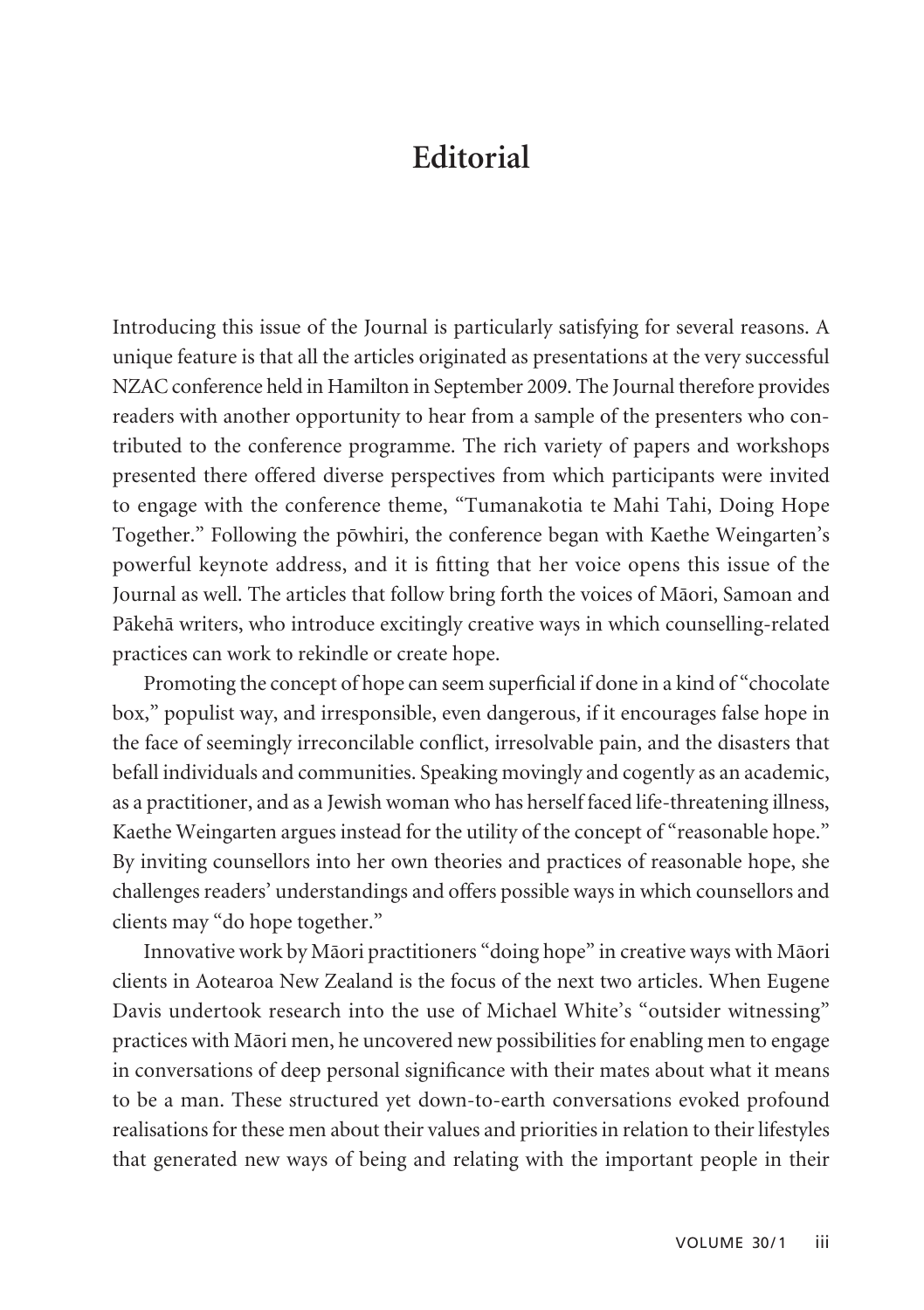lives. The spirit, practicality and potential of this work make his article, co-authored with Kathie Crocket who supervised the project, an important contribution to a small but growing number of studies on therapeutic work with Mäori men.

On the programme in the same session at the conference was the presentation *Tihei-wa Mauri Ora*, on which the following article by Teina Piripi and Vivienne Body is based. They were challenged in their counselling practice, when working with young suicidal clients, by the inadequacy of existing mental health assessment tools. These innovative practitioners were inspired to create resources that have much greater meaning for these young people and that are also "audacious," as one com mentator has said, in their stunning beauty and simplicity. In this article they describe the process of the development of these resources which incorporate the key elements of the Mäori creation story to depict the different phases of movement from darkness to light. Although more work is ahead on developing and evaluating the applications of this tool, it is also an exciting contribution to indigenous therapeutic resources that deserves wide recognition, and has potential for use by both Mäori and non-Mäori practitioners.

The focus changes in the next article to working with Samoan clients, making an important contribution to the development of Pasifika counselling theory and practice. Byron Seuili explains the traditional concept and practices of *meaalofa* (gifting) and discusses the ways in which these underpin and guide therapeutic processes with Samoan and other Pasifika people. Illustrative examples of meaalofa principles at work in practice are drawn from interviews that were undertaken with several Pasifika practitioners, and a case study is also included. Time and again, those who work with Pasifika clients express dismay at the adverse experiences many of their clients endure within the social and mental health systems, and the continuing inadequacy of cultural understandings and sensitive practices. This article will serve as a valuable resource to help establish greater knowledge of the concept of meaalofa within the mental health system and the wider therapeutic community.

From strategies and resources that bring hope through inter-personal, relational processes, the final two articles have a more intra-personal focus. In the first of these, Jeannie Wright—a journal-writer herself who has also used mindfulness techniques explores the possibilities of dialogical journal writing, not only as a person-centred therapeutic process and as a way of practising mindfulness, but also as a research method. Each of these three intriguing perspectives is interwoven in this article by means of a case study involving conversations with "Jane" about the ways in which